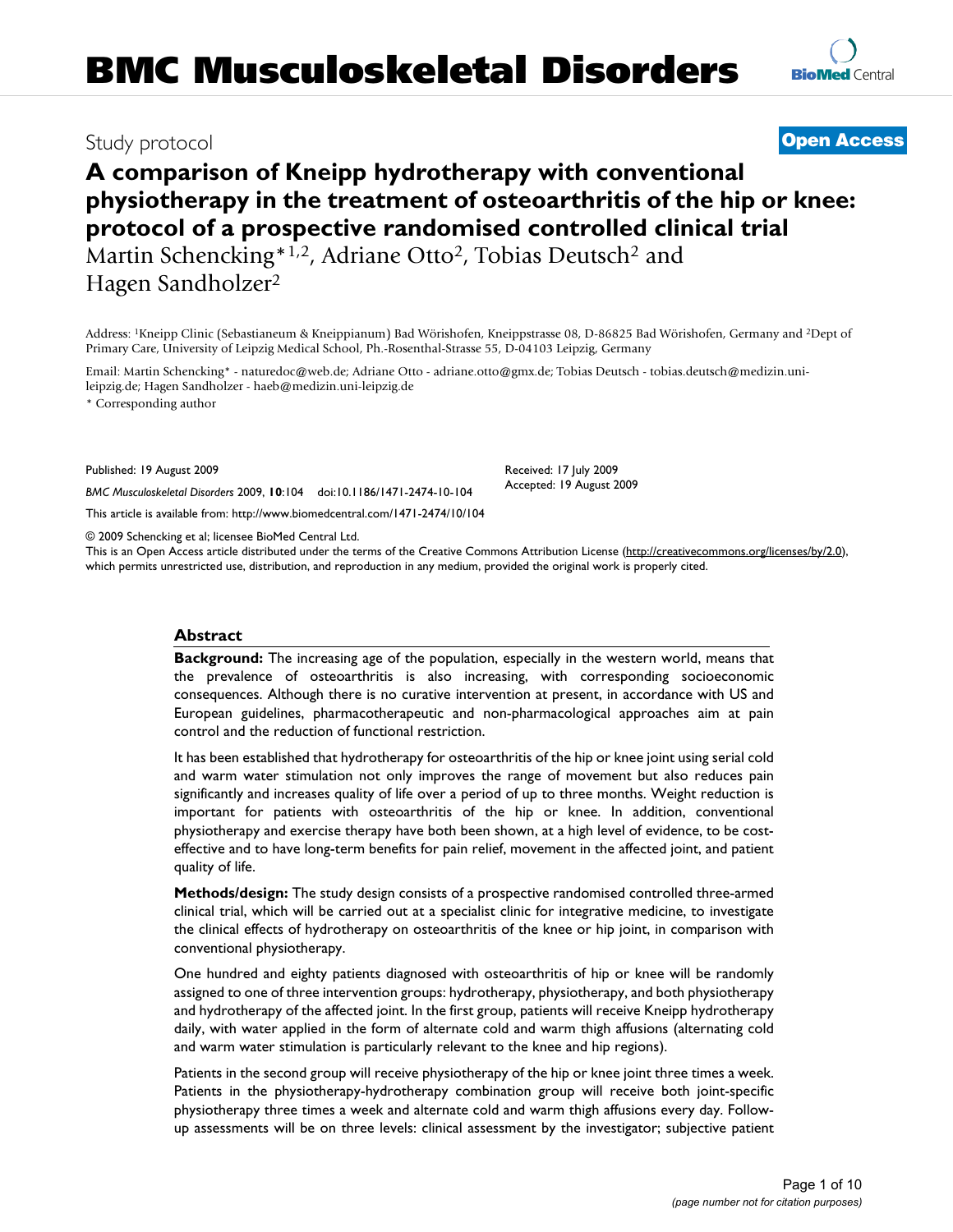assessment consisting of a patient diary, and questionnaires on admission and at the end of the treatment phase; and a final telephone assessment by the external evaluation centre. Assessments will be made at baseline, after two weeks of inpatient treatment, and finally after a further ten weeks of follow-up. The primary outcome measure will be pain intensity of the affected joint in the course of inpatient treatment, judged by the patient and the investigator. Secondary outcomes include health-related quality of life and joint-specific pain and mobility in the course of the study. Statistical analysis of the results will be on an intention-to-treat basis.

**Conclusion:** This study methodology has been conceived according to the standards of the CONSORT recommendations. The results will contribute to establishing hydrotherapy as a noninvasive, non-interventional, reasonably priced, therapeutic option with few side effects, in the concomitant treatment of osteoarthritis of the hip or knee.

**Trial Registration:** *Trial registration number*: NCT 00950326

#### **Background**

Osteoarthritis (OA) is the most common and most enduring physical impairment of patients in the western world; age is known to be one of the most important risk factors for this disease. It affects approximately 10% of all people over 60, with estimated socioeconomic consequential costs of about 60 billion dollars per year in the US alone  $[1]$ .

As well as considering osteoarthritis to be a result of mechanical irritation, attrition and erosion of the cartilage matrix, another scientific hypothesis postulates a loss of vital cartilage cells and cartilage matrix degeneration [2]. Obesity, with a BMI >26, is considered a predictive marker for osteoarthritis of the knee or hip joint [3].

The clinical picture of osteoarthritis is characterised mainly by joint pain, crepitus, joint stiffness after rest, hyperthermia, and progressively restricted movement. Along with overweight, preventable or at least modifiable risk factors are physical activity, nutrition, and hormonal influences [4].

Although there is no curative intervention at present, in accordance with US and European guidelines, pharmacotherapeutic and non-pharmacological approaches aim to control pain and reduce reduction of functional restriction. Non-pharmacological therapy comprises a multidisciplinary approach consisting, for example, of instructions for weight loss and exercise therapy; pharmacotherapy comprises non-opioid analgesics, non-steroidal anti-inflammatory drugs (NSAIDs) including COX-2 inhibitors, topical analgesics (e.g. capsaicin cream), and opioid analgesics, as well as intra-articular steroid and hyaluronic acid injections [5].

Various epidemiological studies showed that NSAIDs were prescribed for 86.9% of patients, analgesics for 29.9% received, chondroprotectives for 7.6%, and gastroprotective drugs for 36.9% [6]. In just one year in France, 17 million prescriptions and five million days' absence from work were documented because of osteoarthritis [7].

NSAIDs have gastrointestinal side-effects, so complementary and alternative medicine (CAM) is increasingly offering concomitant therapeutic options. The prevalence of the use of CAM in osteoarthritis is estimated to be 40%: vitamin supplements, celery extract, fish oil, and garlic extract are often part of patient self-medication [8]. CAM further offers evaluated therapeutic procedures, including acupuncture, various herbal agents such as stinging nettle, boswellic acid, devil's claw extract, and proteins such as glucosamine [9,10]. Besides acupuncture and glucosamine, systematic reviews have also evaluated pool therapy, balneotherapy, thermotherapy, and exercise therapy, and found beneficial outcomes for pain and movement restriction in osteoarthritis of the hip or knee [11- 14].

Patient surveys showed that 80% of patients with osteoarthritis had used several complementary medical procedures in the previous month; 52% used over the counter medicines. Other approaches taken were dietary measures (71.5%); mind-body techniques (42.4%), salves and ointments and other topical applications (38.1%), taking vitamins and/or trace elements (32.9%), herbal preparations, and various physical manipulation techniques (21.4%) [15].

Several basic articles describe Kneipp hydrotherapy (e.g. in the form of alternate cold and warm thigh affusions) as having an active effect on the vessels by causing initial local vasoconstriction followed by reflexive vasodilatation, which activates the cutaneous circulation [16-18]. Furthermore, modulation of hormone production was scientifically demonstrated for cortisol and adrenaline [19-21].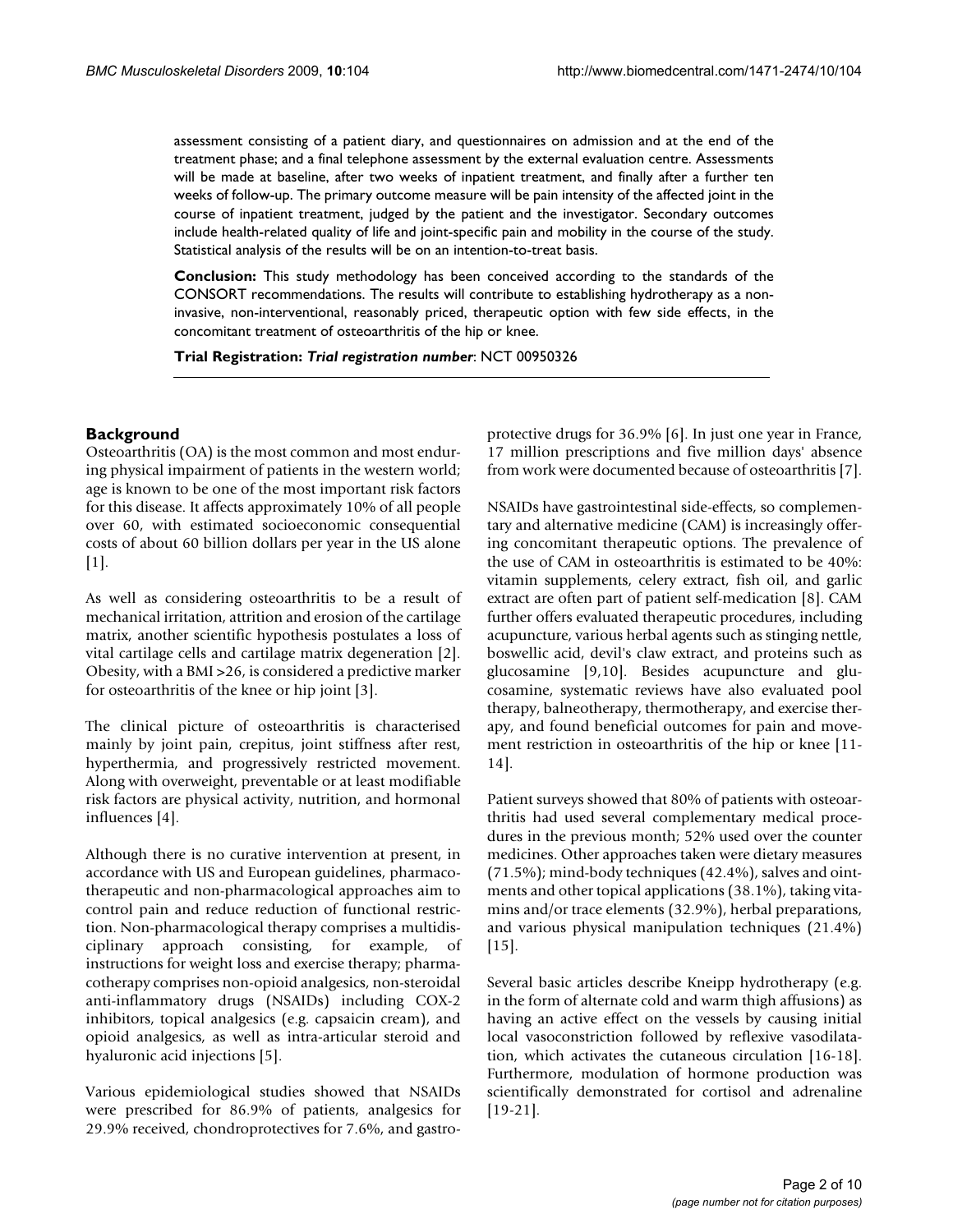Immunologically, hydrotherapy increases serum concentrations of alpha-2 macroglobulin, IgM antibodies, and complement factor C3 [22]. In addition, using alternate cold and warm back affusions, positive effects were found on immunoregulation, in the sense of an increase in resistance and facilitated activation of cell-mediated (Th1) immune reactions, as measured by the mediating cytokines IFN-gamma and IL-2 [23].

Serial cold and warm water stimulation hydrotherapy for osteoarthritis of the hip or knee joint showed improvement of restricted joint mobility, along with significant pain reduction and increase in quality of life over a period of up to three months [24,25].

In particular, serial application of alternate cold and warm thigh affusions (Figure 1) has established itself as concomitant therapy for osteoarthritis of the hip or knee; this therapeutic application is also indicated for adjuvant treatment of peripheral arterial disease and insomnia. The thigh affusion is poured starting from the back of the foot up the outer aspect of the back of the leg, slowly over the buttocks ("starting away from the heart going towards the heart"), from there moving to the front aspect of the leg, lingering in the groin, and finally pouring the water over the inner aspect of the leg downwards [26].



#### Figure 1

**Alternate thigh affusion according to Kneipp – flow direction (repeated cold/warm water stimulation)**. The thigh affusion is poured starting from the back of the foot up the outer aspect of the back of the leg, slowly over the buttocks ("starting away from the heart going towards the heart"), from there moving to the front aspect of the leg, lingering in the groin, and finally pouring the water over the inner aspect of the leg downwards.

Weight reduction is important for patients with osteoarthritis of the hip or knee. In addition, conventional physiotherapy and movement therapy have both been shown, at a high level of evidence, to be cost-effective and to have long-term benefits for pain, movement in the affected joint, and patient quality of life [27-29].

This randomised clinical trial will be funded by the Otto Schönfisch Foundation, Bad Wörishofen, Germany (Project number: Dr.Wa/zie/2.7.08).

# **Methods/design**

#### *Research aims and questions*

The main aim of this three-armed clinical study will be to determine the effects of hydrotherapy with alternate cold and warm affusions of the thigh in the concomitant treatment of osteoarthritis of the hip or knee. The main outcome measures are pain reduction, improvement in the quality of life, and increased movement in the affected joint.

# *Research questions*

1. Does Kneipp hydrotherapy show a measurable effect in the sense of altered clinical findings in the affected knee or hip joint?

2. How effectively does hydrotherapy influence the clinical parameters of pain, range of movement, and function of the affected joint?

3. How effectively does hydrotherapy affect the secondary outcome measures of quality of life, pain experienced, mood, and blood pressure?

4. Do hydrotherapeutic applications simply provide short-term therapeutic success or are there long-term changes in the clinical findings?

5. Are the clinical effects of hydrotherapy comparable with those of conventional physiotherapy of the affected joint?

6. Are the clinical effects of hydrotherapy used as monotherapy comparable with a combination of hydrotherapy and physiotherapy of the affected joint?

7. Do unwanted effects or side effects occur with hydrotherapy?

# *Study duration*

January 2009 – December 2010

# *Design*

This study was designed as a prospective randomised controlled clinical trial with three arms, which is to be carried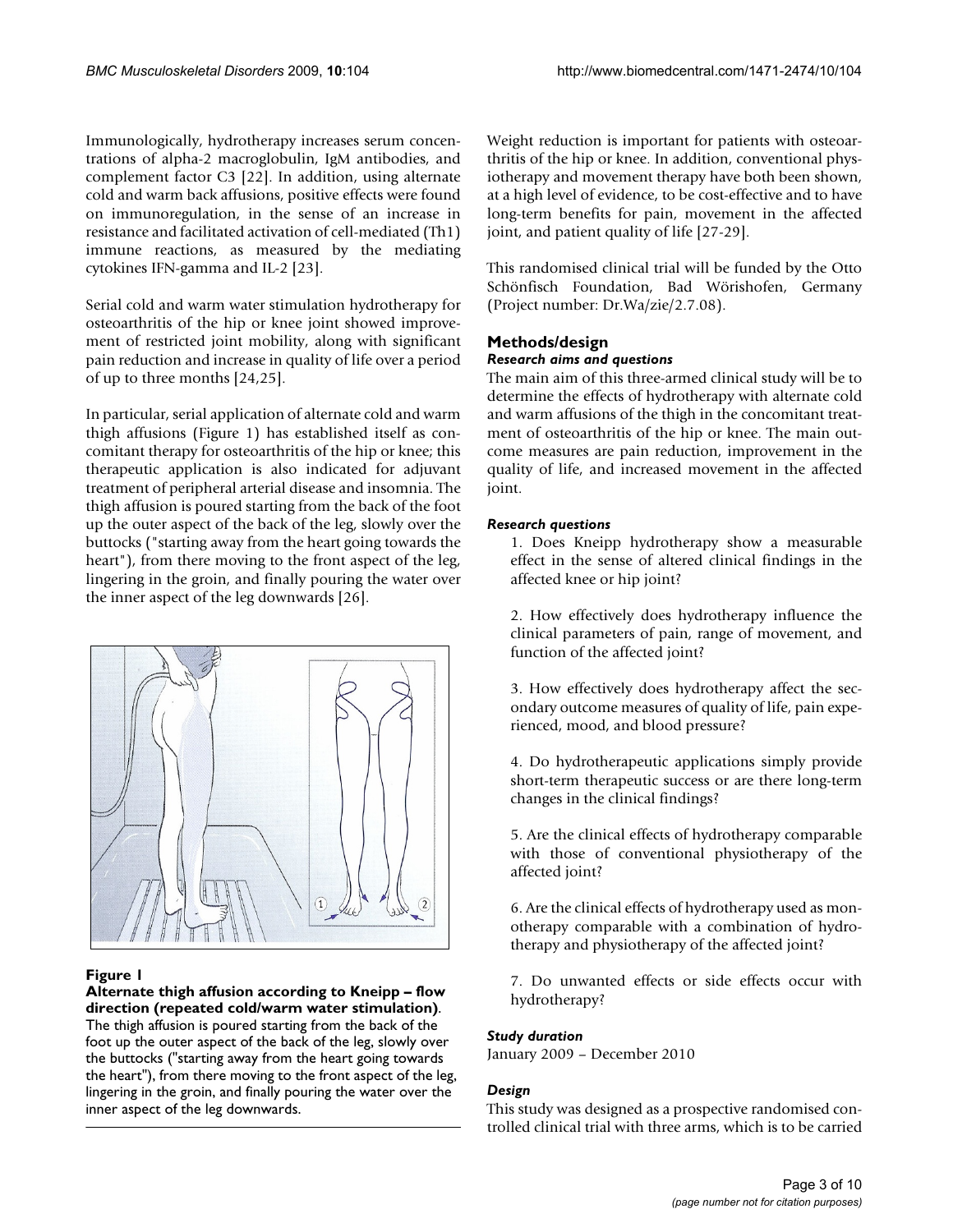out at a German clinic specialised in integrative medicine, to investigate the clinical effects of hydrotherapy on osteoarthritis of the knee or hip, as compared with conventional physiotherapy.

To achieve maximum scientific accuracy with respect to randomisation, random distribution, avoidance of selection bias, etc., the independent Department of General Medicine and Primary Care of the University of Leipzig Medical School will function as an external evaluation and testing centre.

The design and concept of this study, as well as its ethical validity, were reviewed and approved by the Ethics Committee of the Bavarian State Chamber of Physicians [Ethikkommission der Bayerischen Landesärztekammer], (Study Number 08032, dated 04.05.2008).

# *Subjects*

All patients of a German clinic for integrative medicine who have symptomatic osteoarthritis of the hip or knee joint, who meet the revised criteria of the American College of Rheumatology, who have agreed to participate in the study, given their informed consent and signed a data privacy policy statement, will be included in the study. Patients will be given an information sheet, which will tell them they will be randomly assigned to one of the three following treatment groups:

**In group 1**, patients will receive a specific hydrotherapeutic procedure in the form of alternate cold and warm thigh affusions (pouring on water) which will consist of repeated cold and warm water stimulation of the knee and hip region. Physiotherapy of other regions, such as the back, is permitted but there will be no specific physiotherapy of the hip or knee joint.

**In Group 2**, patients will be given physiotherapy of the hip or knee joint three times a week but no thigh affusions. Affusions of other regions, such as the back, are permitted.

**In Group 3**, patients will receive not only joint-specific physiotherapy of the hip or knee joint but also daily thigh affusions of alternate cold and warm water.

The patients will be informed of possible unwanted sideeffects; in addition they will be told that they can withdraw from the study at any time without any fear that they will not continue to receive treatment.

The inclusion and exclusion criteria are to be found in Table 1.

After the treating physician has clinically examined a patient with osteoarthritis of the hip or knee and confirmed that all the inclusion criteria and none of the exclusion criteria are met, the patient will be given the information sheet, a statement of informed consent, and a privacy policy statement for this clinical study. If the patient agrees to take part, the external evaluation centre will be informed, and will send the investigator a plain

#### **Table 1: Eligibility criteria**

| Inclusion criteria |  |  |
|--------------------|--|--|
|                    |  |  |

<sup>1</sup> Age ≥ 18 years

- 2 Symptomatic osteoarthritis of hip or knee (following the revised criteria of the American College of Rheumatology)
- 3 Willingness to comply with follow-up assessments and treatment
- 4 Ability to understand, read and speak German

#### **Exclusion criteria**

- 1 Endoprothetic replacement of hip or knee joint
- 2 Inflammatory arthropathy of the hip or the knee
- 3 Acute, hot, red and swollen knee or hip joint (unknown focus)
- 4 Inflammatory system diseases which could interfere with the evaluation of the therapy procedure
- 5 CNS diseases, especially epilepsy
- 6 Anamnesis of deep vein thrombosis in the past 12 months
- 7 Severe lung disease such as e.g. COPD stages GOLD III GOLD IV
- 8 Heart failure NYHA III NYHA IV
- 9 Myocardial ischemia with or without intervention within the last 3 months before inpatient admission
- 10 Cancer in advanced stage
- 11 Large skin wounds or inflammatory and ulcerated dermatosis of the legs
- 12 Severe febrile infectious diseases Non treated hypertension
- 13 Participation in another clinical study within the past four weeks
- 14 Pregnancy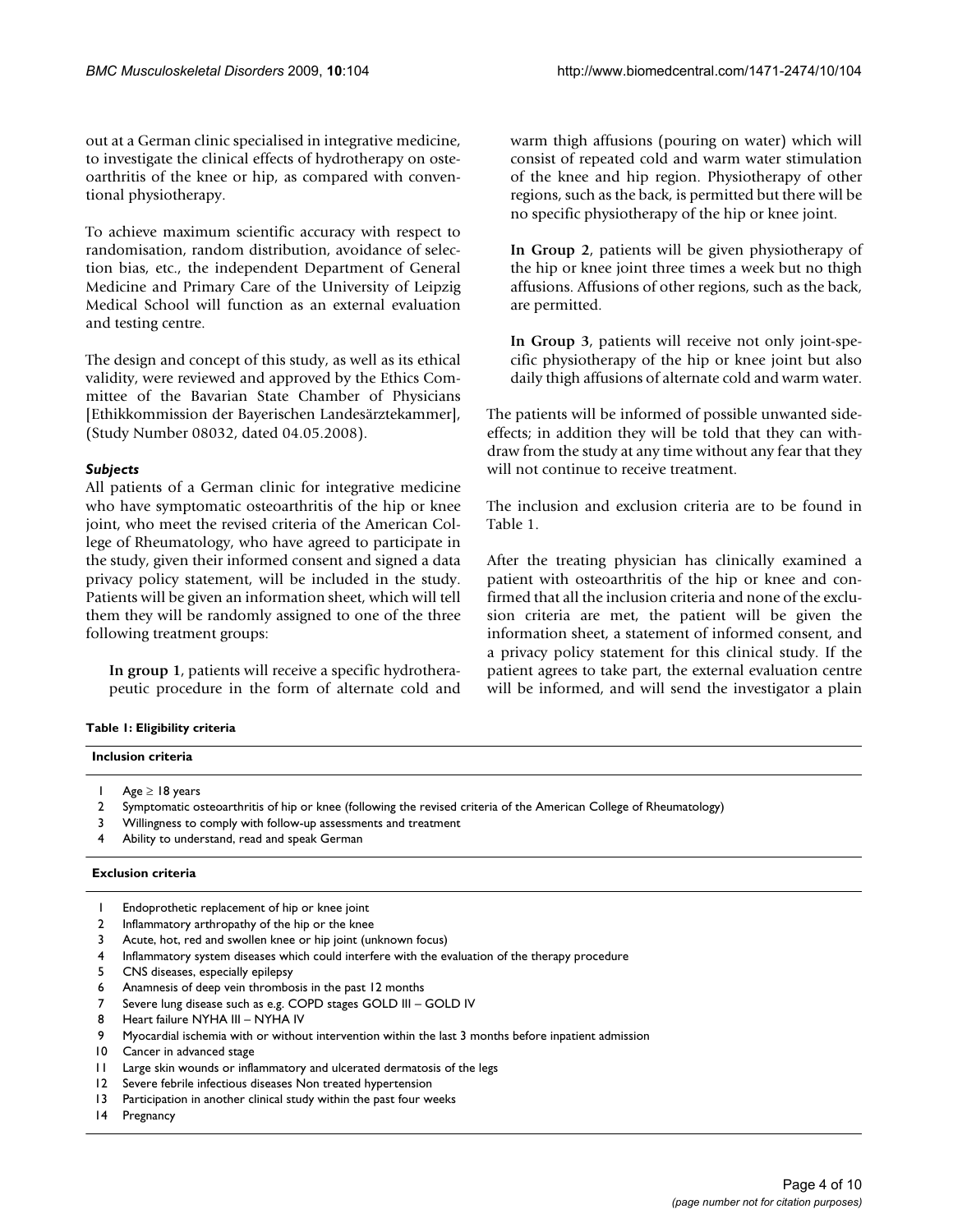envelope with a randomisation number, treatment group assignment, and the necessary study documents.

#### *Randomisation and treatment allocation*

Based on the results of a pilot study, a randomisation number list and treatment group assignment has been generated by software before the beginning of the main study. When the envelope is opened, the investigator and patient will come to know the treatment group assignment (group 1, 2, or 3) with a corresponding treatment plan in line with the study protocol, the patient diary for the inpatient treatment phase, and all the necessary assessment forms for both doctor and patient.

Prior to the study, all medical specialists in the clinic and attending therapists have been given a briefing on the study protocol, the ethical basis of this clinical study, the randomisation procedure, and the specific therapy for each treatment group, in line with the study protocol.

# *Sample size*

On the basis of the data from the pilot study, carried out between June 2008 and January 2009 at the Kneipp Clinic in Bad Wörishofen, Germany, on 30 patients with preexisting osteoarthritis of the hip or knee, a sample size was estimated using G-Power 3.0.10 software (Faul F, Erdfelder E, Lang A.-G, and Buchner A, 2007). According to this calculation, a sample size of  $n = 180$  patients will suffice to determine a possible interaction between the groups with respect to the primary outcome, with a statistical power of 95%.

# *Interventions*

The study will divided into a **clinical or treatment phase** (two weeks' inpatient therapy) and a **follow-up phase** of a further ten weeks, ending with a telephone interview to be carried out by the external evaluation centre (Figure 2).

During the clinical phase the following interventions will be applied:

In **intervention group 1**, the patient will receive hydrotherapy appropriate for osteoarthritis of the hip or knee, in the form of daily thigh affusions of alternate cold and warm water. In this group, physiotherapy may also be given but not specifically for the affected hip or knee joint.

In **intervention group 2**, patients with osteoarthritis of the hip or knee will receive specific physiotherapy of the affected hip or knee joint three times a week, but **without** any disease-specific hydrotherapy. Because of the holistic approach of the clinic, however, these patients will still receive hydrotherapy at sites other than the affected joint, for example, alternate cold and warm affusions of the back or an ascending lumbar affusion.

In **group 3, the control group**, patients with active osteoarthritis of the hip or knee will receive specific, jointrelated hydrotherapy in the form of a (daily) alternate cold and warm thigh affusions **as well as** joint-specific physiotherapy (three times a week).

# *Diagnostic and biometric evaluation procedure*

Each patient will undergo a medical examination at the time of admission and a final examination after two weeks of inpatient therapy, in which the general physical state and disease-specific previous medication and therapy will be documented. At the two medical examinations, pain intensity will be measured on a ten-point visual analogue scale, and 1) diagnostic assessment of the affected joint according to the neutral-zero method (hip joint: flexion and extension, internal and external rotation; knee joint: flexion and extension); 2) the timed "up and go" (TUG test) as an indirect assessment criterion of flexion and extension in the affected hip or knee joint; and 3) the body mass index (BMI) will be recorded in the case report form or physician's questionnaire.

**Independently of the doctor**, a standardised questionnaire will be filled out by the patient at the time of admission and after two weeks of inpatient therapy. These questionnaires will be sent to the evaluation centre directly after they are handed in.

The same assessment will be carried out in a telephone interview by the external study centre, ten weeks after the end of inpatient care.

The assessment includes A) the SF-36 test, B) the Lequesne hip or knee questionnaire, C) the AIM-2-SF Scales 2 Short Form, and D) the EQ-5D test.

In addition, each patient will be given a diary for selfreporting during inpatient treatment. This diary will be completed by the patient: it contains the subjective visual analogue scale, the current mental health state scale of the EQ-5 D test, and blood pressure measurements (filled out by the nursing staff) ((Figure 3)).

# *Outcome measures*

#### *Primary outcome measure*

The primary outcome measure will be the pain intensity of the affected joint during inpatient care, as assessed by the patient and the investigator. The patient rates subjective pain intensity in the patient diary on a ten-point visual analogue scale  $(0 = no pain; 10 = greatest pain)$ imaginable); the doctor also records pain intensity around the affected joint on a ten-point visual analogue scale. The use, practicality, and validity of visual analogue scales have been sufficiently evaluated and are scientifically accepted [30,31]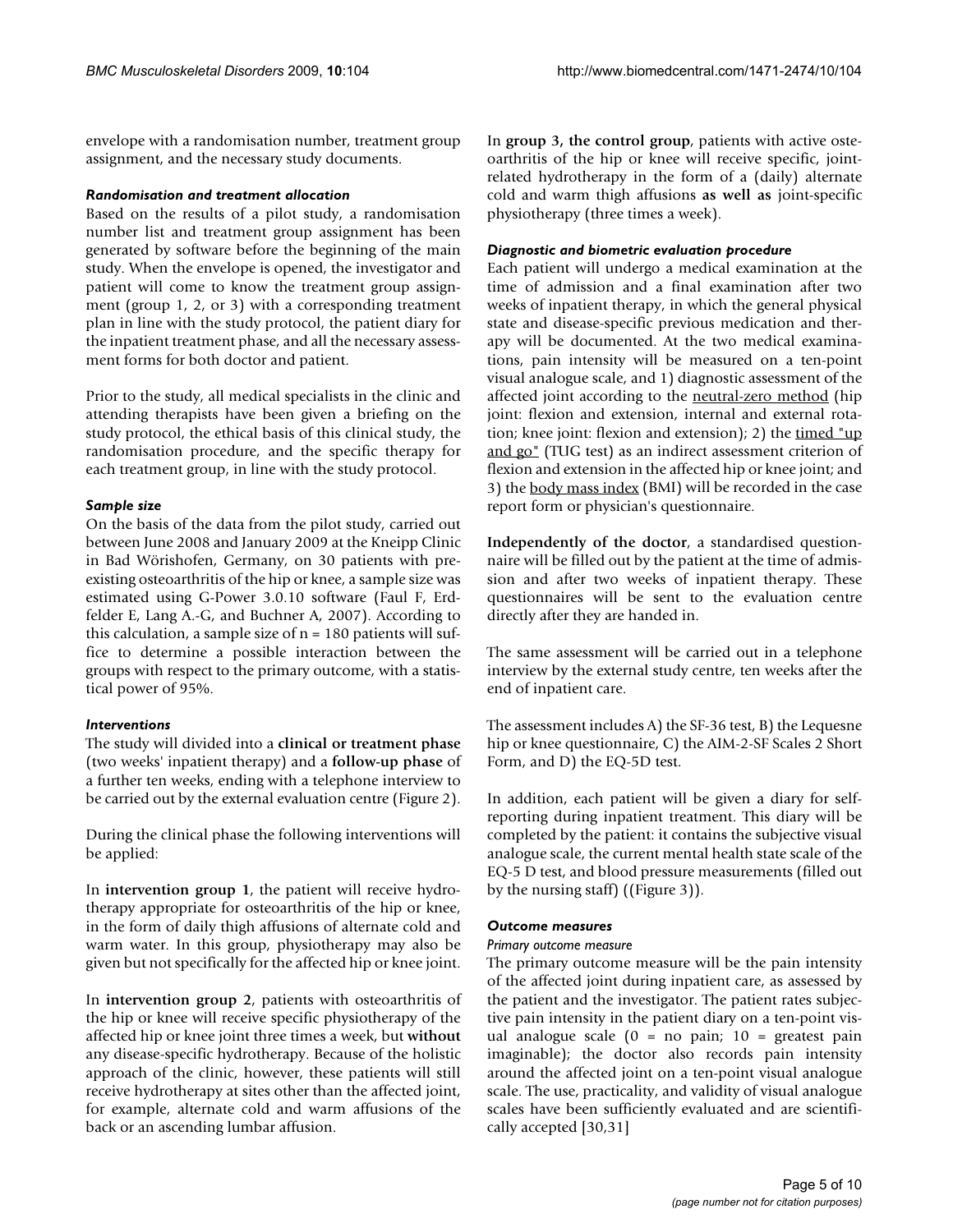

# Figure 2

**Flowchart describing the participant flow through the study**. Diagramm over the participant flow through recruitment, randomization, baseline measurement, post-treatment and 3 month follow-up.

#### *Secondary outcome measures*

#### *I) Mobility of the affected joint*

The mobility of the affected hip or knee joint is documented by the investigator at the time of admission and the time of discharge from the clinic, using the neutral-zero method and range of motion scale. Flexion and extension, internal and external rotation are recorded for the hip joint, as are flexion and extension for the knee joint.

# *II) Quality of life rating for the patient with osteoarthritis, on the basis of the German version of the Arthritis Impact Measurement Scale (AIMS2)*

The practicality, reliability and validity of the Arthritis Impact Measurement Scale (AIMS2) have been confirmed in many studies, and for this reason it is used in judging the quality of life in patients with osteoarthritis. Its inherent consistency and reliability are similar to those of the WOMAC score, with Cronbach's alpha at 0.77 or higher [32]. The patient will document this index at the beginning and end of the inhouse treatment period, and it will again be recorded by the external evaluation centre on the basis of the telephone interview at the end of the ten-week follow-up.

# *III) Joint-specific pain and function rating on the basis of the Lequesne index*

The Lequesne index is a patient-centred assessment (self-rating procedure) in the form of a questionnaire. It is available in two closely related versions (hip or knee joint diseases), and includes pain, walking performance, and coping with daily living. The evaluation shows high reliability, validity, and sensitivity to change.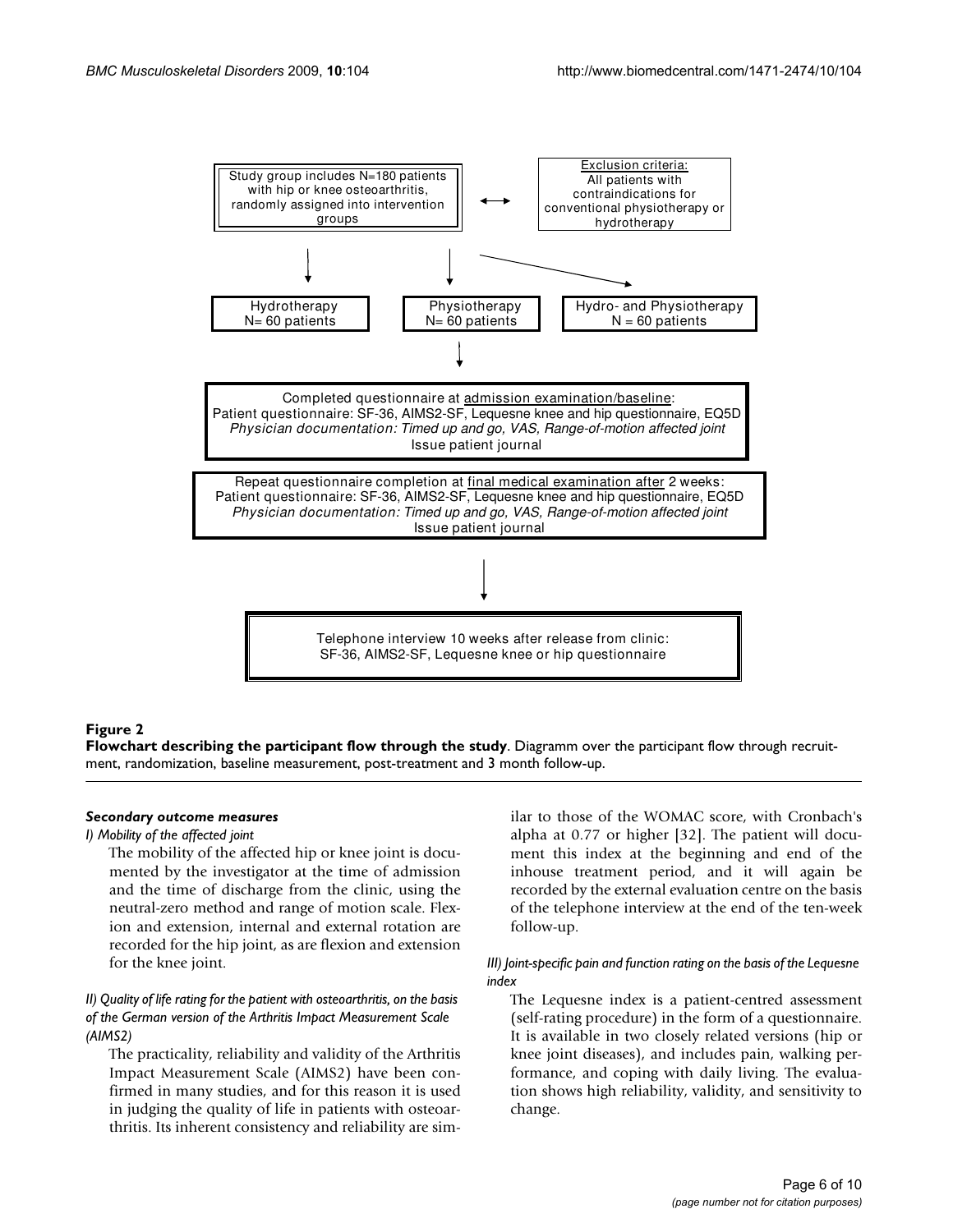|                                                                       |                                                                                                  | <b>Admission</b>  | 2 weeks<br>after admission<br>(discharge) | 10 weeks<br>after admission<br>(telephone interview) |
|-----------------------------------------------------------------------|--------------------------------------------------------------------------------------------------|-------------------|-------------------------------------------|------------------------------------------------------|
| Assessment of joint/ physical<br>functionality (secondary<br>outcome) | Range of motion of the affected joint (flexion und<br>extension, possible average improvement)   | $X$ (pq)          | $X$ (pq)                                  |                                                      |
|                                                                       | Lequesne knee questionnaire                                                                      | X                 | X                                         | X                                                    |
|                                                                       | Timed up& go test                                                                                | (pq)<br>X.        | [pg                                       |                                                      |
| Health-related quality of life<br>(secondary outcome)                 | SF-36 (rough evaluation: physical summation<br>scale, psychological summation scale)             | X                 | X                                         | X                                                    |
|                                                                       | AIMS2-SF                                                                                         | X                 | X                                         | Χ                                                    |
| Assessment of pain<br>(primary outcome)                               | Visual analog scale                                                                              | $X$ (pq)          | X(pq)                                     |                                                      |
|                                                                       | Measurement of daily pain intensity<br>by patient diary<br>(period from admission to discharge)  |                   | $\leftrightarrow$                         |                                                      |
| <b>Health assessment</b><br>(secondary outcome)                       | $EO-5D$                                                                                          | X                 | X                                         | X                                                    |
|                                                                       | Measurement of daily state of health by patient<br>diarv<br>(period from admission to discharge) | X                 | X                                         | X                                                    |
|                                                                       | Measurement of daily blood pressure<br>by patient diary<br>(period from admission to discharge)  | $\leftrightarrow$ |                                           |                                                      |

# **Figure 3**

**Schedule of data acquisition**. [pq = physicians questionnaire]. EQ-5D = EuroQol questionnaire; AIMS2-SF = Arthritis Impact Measurement Scale.

As a self-rating procedure, the Lequesne index is not subject to the influence of the investigator or therapist. There is no investigator bias, which always has to be recognised within procedures combining self-rating and rating by another person. The Lequesne index is therefore a suitable assessment tool for quality assurance [33,34]. The patient will document this index for the affected joint at the beginning and end of the inhouse treatment period, and it will again be recorded by the external evaluation centre on the basis of the telephone interview at the end of the ten-week follow-up.

# *IV)* Rating the general health-related quality of life on the basis of the *SF-36, short version*

The SF-36 is an internationally recognised tool for ascertaining patients' health-related quality of life in a wide range of diseases. It comprises two summation scales and eight dimensions, which can be divided into the areas of "physical health" and "mental health". The inherent consistency (Cronbach's alpha) for "physical function" is between 0.77 and 0.93, between 0.73 and 0.85 for "pain", and between 0.57 and 0.75 for "general health perception". Its validity and reliability have likewise been evaluated scientifically [35,36]. The short version of the SF-36 that we use will be recorded by the patient at the beginning

and the end of the inhouse treatment period and again by telephone by the external evaluation centre at the end of the ten week follow-up.

# *V) Rating the indirect flexion and extension ability of the hip or knee joint and general patient mobility through the timed "up and go" (TUG) test*

In its original form, the TUG is an internationally recognised procedure for rating body balance and the danger of falling during an everyday task involving movement. For this reason, it is a standard procedure in geriatric and general practitioner assessment of individual patient mobility and risk of falling. The TUG's validity, inherent consistency, and reliability are scientifically proved [37]. To carry out the test, the patient sits on a chair with armrests, which is placed three metres from a wall. When prompted, the patient has to stand up, pause in front of the chair, walk the three metres to the wall, turn around without touching the wall, walk back to the chair, turn around again and sit down. The time required, use of aids, and general feasibility are measured. We use the TUG test, together with an estimate of general mobility, to rate flexion and extension of the affected knee or hip joint indirectly, as described previously in the scientific literature for the indication of osteoarthritis [38]. The TUG test will be administered by the investigator at the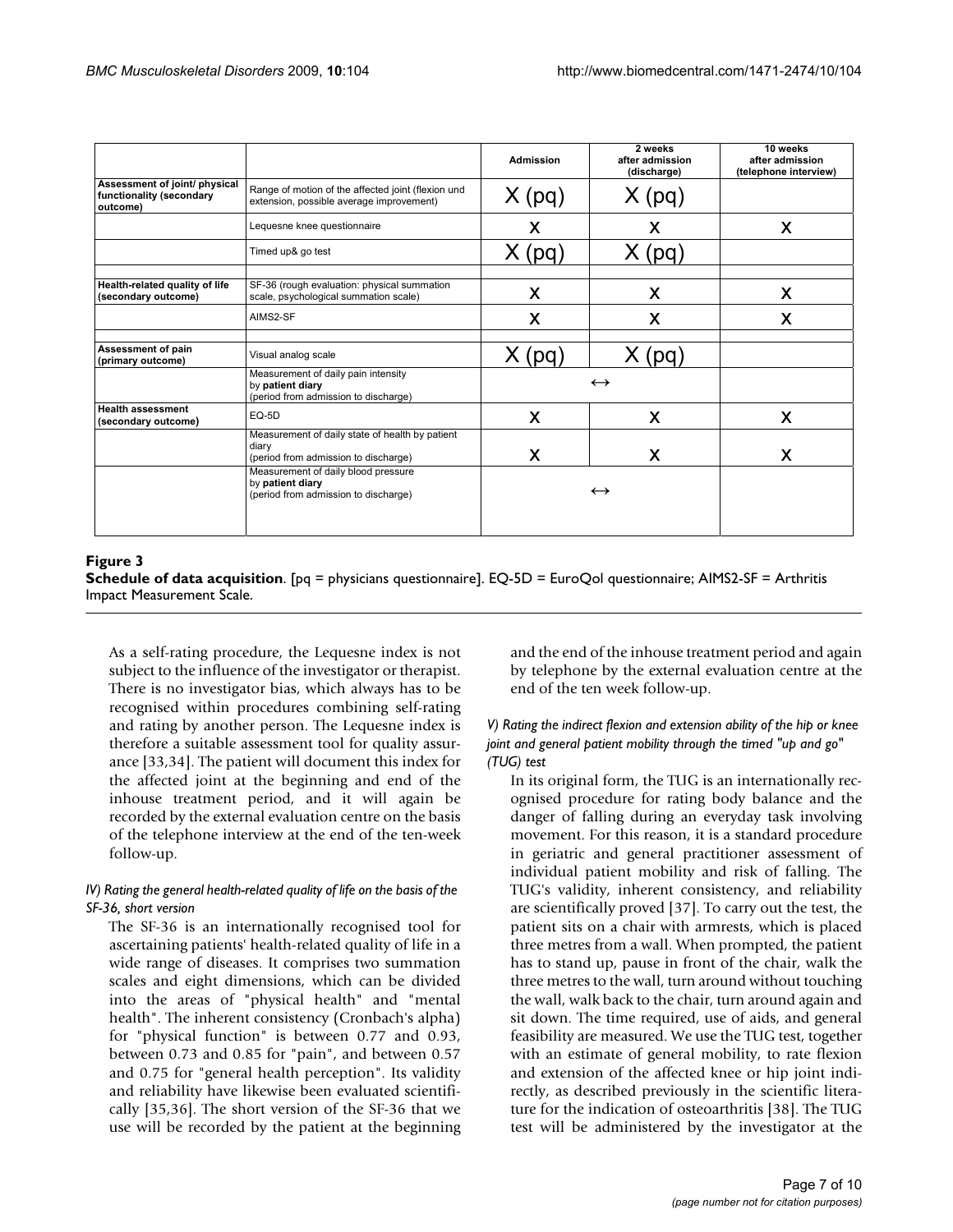beginning of the study and again at the end of the inpatient treatment phase

*VI) Standardised survey of state of health based on the EQ-5D test* The EQ-5D test is a standardised international procedure for self-rating of the patient's health status. It is divided into a general descriptive part and a painrelated part. The five dimensions rated in the descriptive part are mobility, self-sufficiency, daily activities, pain or discomfort, and anxiety or depression; the pain section of the EQ-5D test consists of the visual analogue scale in the self-rating procedure. In contrast to the SF 36 and the AIMS2, a more exact rating of everyday activities and their disease-related restriction is possible. The inherent consistency and validity of the EQ-5D test have been well evaluated scientifically [39].

In the EQ-5D self-rating procedure, results will be recorded by the patients at the beginning of the study and at the end of the treatment phase; the external study evaluation centre will also collect data by telephone ten weeks later.

*VII) Blood pressure profile during the inpatient treatment phase*

To demonstrate possible concomitant effects of the inpatient therapy on blood pressure – especially in the hydrotherapy group and the group combining hydrotherapy with physiotherapy – nursing staff will record the patient's blood pressure each day in the patient's diary.

### *VIII) Body weight changes during the inpatient phase, based on the BMI*

The investigator will record the patient's BMI at the beginning of the study and at the end of the inpatient treatment phase.

#### *Statistical analysis*

The data will be analysed using SPSS 15.0 (SPSS inc., 2006) software according to the intention-to-treat principle. Accordingly, all patients with valid values will be included in such a way that they remain in the groups in which they were originally randomised, irrespective of the treatment they actually received.

To check the homogeneity of the groups, a cross-sectional comparison of the baseline characteristics will be carried out. Various statistical procedures will be applied, depending on the scale level in each case. A factorial analysis of variance (one way ANOVA), if necessary with appropriate post hoc tests, will be carried out for the metric variables, body mass index (BMI), age and blood pressure, the scale values in SF-36, AIMS 2-F, visual analogue scale (VAS), and Lequesne index, the time required in the timed "up and go" test, and flexion and extension in the neutral-zero testing,. The nominal variables sex, affected joint (left, right, both sides) and the items of the EQ-5D will be analysed with chi-square tests. An analysis of variance with measured value repetition (ANOVA, repeated measures) will be performed for the longitudinal analysis of the primary outcome measure (VAS), and for the secondary outcome criteria (current mental health state, SF-36 sum scales, AIMS 2-SF scales, Lequesne index, time required in the timed "up and go" test, flexion and extension in the neutral-zero testing, and blood pressure) which are also metric variables. Should, contrary to expectations, there be any inhomogeneity between the groups with respect to important variables (baseline characteristics), adjustments will be made as far as possible in the scope of the longitudinal analysis. The secondary outcome measures on the nominal data level (EQ-5D) will be analysed with chi-square tests.

# *Feasibility of the study design*

A pilot study was carried out between June 2008 and January 2009 to check the practicability, the treatment protocols, and the randomisation procedure. Patients were recruited at a specialist clinic in Germany. A total of 30 patients with symptomatic osteoarthritis of the hip or knee joint were randomised into intervention group A (hydrotherapy), intervention group B (physiotherapy) or the control group C (physiotherapy and hydrotherapy). The results of this pilot study showed that all study procedures, therapeutic interventions, and randomisation procedures were practicable and feasible; there was no disqualification on account of unwanted adverse reactions or side effects. All physicians and therapists reported problem-free implementation of the study protocol and efficient study coordination.

# **Discussion**

The increasing age of the population, particularly in the western world, means that the prevalence of osteoarthritis of the hip and knee is also increasing, with corresponding socioeconomic consequences [40,1]. In the reasons for all visits to a general practitioner in Germany, osteoarthritis of the hip and knee come in places 14 and 34, respectively; they come in the third and ninth places for orthopaedic consultations [41].

Although there is currently no curative intervention, in accordance with US and European guidelines, pharmacotherapeutic and non-pharmacological approaches aim at pain control and the reduction of functional restriction. The development of more efficient, cost-effective, sustainable therapeutic strategies with fewer side effects is thus gaining in significance.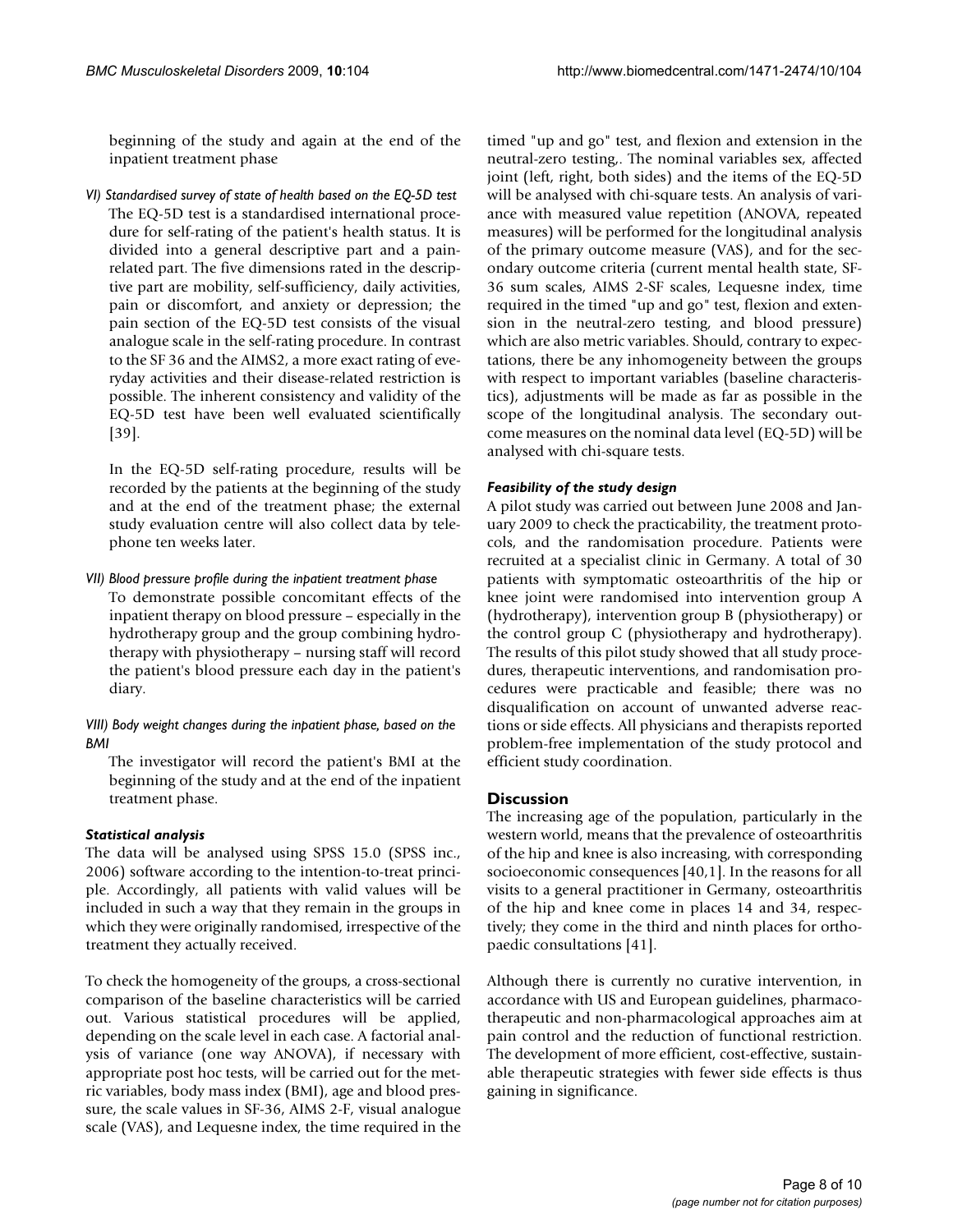It has been established that hydrotherapy for osteoarthritis of the hip or knee joint using serial cold and warm water stimulation not only improves the range of movement in the affected joint but also provides significant pain relief and increases quality of life over a period of up to three months [11,25]. Even so, there is only scattered evidence from RCTs or meta-analyses which investigate the use of hydrotherapy for osteoarthritis with respect to its long-term and sustained effects [18].

For this reason, we designed this study to evaluate the efficiency of hydrotherapy of the affected joint, in the form of alternate cold and warm Kneipp affusions, in patients with symptomatic osteoarthritis of the hip or knee, in comparison with conventional physiotherapy.

The statistical analysis of the study result will follow the intention-to-treat principle.

The study has limitations, however: hydrotherapy in patients with symptomatic osteoarthritis will be studied in comparison with conventional physiotherapy in the context of a two-week inpatient stay in a well-known German specialist clinic for integrative medicine and centre for hydrotherapy, with ten weeks' subsequent observation. Possible secondary intervention parameters, such as simultaneous sports activity, movement therapy, nutritional therapy or dietary measures for weight reduction of obese patients with osteoarthritis during their inpatient stay were not included in the pilot study, nor will they be in the main study. For one thing, the hydrotherapy will not be continued during the ten week observation phase and, for another, the intake of phytotherapeutics and nutritional supplements will not be studied. These will be the subjects of further RCTs.

However, the results of our pilot study have shown that the study procedures, therapeutic interventions and randomisation procedure are all practicable and feasible. In addition we observed positive long-term effects of the hydrotherapy with respect to pain and quality of life.

This study design is based on the CONSORT statement for randomised, controlled studies [42].

#### **Competing interests**

The authors declare that they have no competing interests.

#### **Authors' contributions**

MS conceived the study, obtained the approval of the relevant ethics committee, organised funding for the study and wrote the manuscript. MS, AO and TD performed the data preparation and analysis. All authors have read the manuscript in its final version, have checked it, and provided critical comment.

#### **Acknowledgements**

This study was supported by funds from the Otto Schönfisch Foundation, Bad Wörishofen, Germany.

We would like to thank the therapists of the Kneipp Clinic for their expertise in carrying out both the hydrotherapy and the physiotherapy. In addition, our thanks go to Dr Herrmann Silberhorn, Dr Cordula von der Ropp, Dr Aurelia Dressler, and Dr A. Fischer for carrying out the questionnaire assessments and patient care during the study.

#### **References**

- 1. Buckwalter JA, Saltzman C, Brown T: **[The impact of osteoarthri](http://www.ncbi.nlm.nih.gov/entrez/query.fcgi?cmd=Retrieve&db=PubMed&dopt=Abstract&list_uids=15480076)[tis: implications for research.](http://www.ncbi.nlm.nih.gov/entrez/query.fcgi?cmd=Retrieve&db=PubMed&dopt=Abstract&list_uids=15480076)** *Clin Orthop Relat Res* 2004:S6-15.
- 2. Aigner T, Rose J, Martin J, Buckwalter J: **[Aging theories of primary](http://www.ncbi.nlm.nih.gov/entrez/query.fcgi?cmd=Retrieve&db=PubMed&dopt=Abstract&list_uids=15312300) [osteoarthritis: from epidemiology to molecular biology.](http://www.ncbi.nlm.nih.gov/entrez/query.fcgi?cmd=Retrieve&db=PubMed&dopt=Abstract&list_uids=15312300)** *Rejuvenation Res* 2004, **7:**134-145.
- 3. Lohmander LS, Gerhardsson d V, Rollof J, Nilsson PM, Engstrom G: **[Incidence of severe knee and hip osteoarthritis in relation to](http://www.ncbi.nlm.nih.gov/entrez/query.fcgi?cmd=Retrieve&db=PubMed&dopt=Abstract&list_uids=18467514) different measures of body mass: a population-based pro[spective cohort study.](http://www.ncbi.nlm.nih.gov/entrez/query.fcgi?cmd=Retrieve&db=PubMed&dopt=Abstract&list_uids=18467514)** *Ann Rheum Dis* 2009, **68:**490-496.
- 4. Bijlsma JW, Knahr K: **Strategies for the prevention and management of osteoarthritis of the hip and knee.** *Best Pract Res ClinRheumatol* 2007, **21:**59-76.
- 5. Berman BM, Lao L, Langenberg P, Lee WL, Gilpin AMK, Hochberg M: **[Effectiveness of Acupuncture as Adjunctive Therapy in Oste](http://www.ncbi.nlm.nih.gov/entrez/query.fcgi?cmd=Retrieve&db=PubMed&dopt=Abstract&list_uids=15611487)[oarthritis of the Knee.](http://www.ncbi.nlm.nih.gov/entrez/query.fcgi?cmd=Retrieve&db=PubMed&dopt=Abstract&list_uids=15611487)** *Ann intern Med* 2004, **141:**901-910.
- 6. Leardini G, Mascia MT, Stisi S, Sandri G, Franceschini M: **[\[Sanitary](http://www.ncbi.nlm.nih.gov/entrez/query.fcgi?cmd=Retrieve&db=PubMed&dopt=Abstract&list_uids=12089627) [costs of osteoarthritis\].](http://www.ncbi.nlm.nih.gov/entrez/query.fcgi?cmd=Retrieve&db=PubMed&dopt=Abstract&list_uids=12089627)** *Reumatismo* 2001, **53:**316-322.
- 7. Solignac M: **[\[COART France 2003 report on new socioeco](http://www.ncbi.nlm.nih.gov/entrez/query.fcgi?cmd=Retrieve&db=PubMed&dopt=Abstract&list_uids=15226681)[nomic data on osteoarthritis in France\].](http://www.ncbi.nlm.nih.gov/entrez/query.fcgi?cmd=Retrieve&db=PubMed&dopt=Abstract&list_uids=15226681)** *Presse Med* 2004, **33:**S4-S6.
- 8. Zochling J, March L, Lapsley H, Cross M, Tribe K, Brooks P: [Use of](http://www.ncbi.nlm.nih.gov/entrez/query.fcgi?cmd=Retrieve&db=PubMed&dopt=Abstract&list_uids=15082486) **[complementary medicines for osteoarthritis–a prospective](http://www.ncbi.nlm.nih.gov/entrez/query.fcgi?cmd=Retrieve&db=PubMed&dopt=Abstract&list_uids=15082486) [study.](http://www.ncbi.nlm.nih.gov/entrez/query.fcgi?cmd=Retrieve&db=PubMed&dopt=Abstract&list_uids=15082486)** *Ann Rheum Dis* 2004, **63:**549-554.
- 9. Biggee BA, McAlindon T: **[Glucosamine for osteoarthritis: part I,](http://www.ncbi.nlm.nih.gov/entrez/query.fcgi?cmd=Retrieve&db=PubMed&dopt=Abstract&list_uids=15344672) [review of the clinical evidence.](http://www.ncbi.nlm.nih.gov/entrez/query.fcgi?cmd=Retrieve&db=PubMed&dopt=Abstract&list_uids=15344672)** *Med Health R I* 2004, **87:**176-179.
- 10. Ernst E: **[Complementary and alternative medicine inrheuma](http://www.ncbi.nlm.nih.gov/entrez/query.fcgi?cmd=Retrieve&db=PubMed&dopt=Abstract&list_uids=11092799)[tology.](http://www.ncbi.nlm.nih.gov/entrez/query.fcgi?cmd=Retrieve&db=PubMed&dopt=Abstract&list_uids=11092799)** *Baillieres Best Pract Res Clin Rheumatol* 2000, **14:**731-749.
- 11. Bartels EM, Lund H, Hagen KB, Dagfinrud H, Christensen R, Danneskiold-Samsøe B: **Aquatic exercise for the treatment of knee and hip osteoarthritis.** *Cochrane Database of Systematic Reviews* 2007:CD005523.
- 12. Verhagen AP, Bierma-Zeinstra SMA, Boers M, Cardoso JR, Lambeck J, de Bie R, de Vet HCW: **Balneotherapy for rheumatoid arthritis.** *Cochrane Database of Systematic Reviews* 2004:CD000518.
- 13. Brosseau L, Yonge KA, Welch V, Marchand S, Judd M, Wells GA, Tugwell P: **Thermotherapy for treatment of osteoarthritis.** *Cochrane Database of Systematic Reviews* 2003:CD004522.
- 14. Fransen M, McConnell S: **Exercise for osteoarthritis ofthe knee.** *Cochrane Database of Systematic Reviews* 2008:CD004376.
- 15. Katz P, Lee F: **Racial/ethnic differences in the use of complementary and alternative medicine in patients with arthritis.** *J ClinRheumatol* 2007, **13:**3-11.
- 16. Doering TJ, Thiel J, Steuernagel B, Johannes B, Konitzer M, Niederstadt C, *et al.*: **[\[Changes of cognitive brain functions in the eld](http://www.ncbi.nlm.nih.gov/entrez/query.fcgi?cmd=Retrieve&db=PubMed&dopt=Abstract&list_uids=11340314)[erly by Kneipp therapy\].](http://www.ncbi.nlm.nih.gov/entrez/query.fcgi?cmd=Retrieve&db=PubMed&dopt=Abstract&list_uids=11340314)** *Forsch Komplementarmed Klass Naturheilkd* 2001, **8(2):**80-84.
- 17. Goedsche K, Forster M, Kroegel C, Uhlemann C: **[\[Repeated cold](http://www.ncbi.nlm.nih.gov/entrez/query.fcgi?cmd=Retrieve&db=PubMed&dopt=Abstract&list_uids=17596696) [water stimulations \(hydrotherapy according to Kneipp\) in](http://www.ncbi.nlm.nih.gov/entrez/query.fcgi?cmd=Retrieve&db=PubMed&dopt=Abstract&list_uids=17596696)**  $Forsch$  Komplementmed **14(3):**158-166.
- 18. Foley A, *et al.*: **[Does hydrotherapy improve strength and phys](http://www.ncbi.nlm.nih.gov/entrez/query.fcgi?cmd=Retrieve&db=PubMed&dopt=Abstract&list_uids=14644853)[ical function in patients with osteoarthritis – a randomised](http://www.ncbi.nlm.nih.gov/entrez/query.fcgi?cmd=Retrieve&db=PubMed&dopt=Abstract&list_uids=14644853) controlled trial comparing a gym based and a hydrotherapy [based strengthening programme.](http://www.ncbi.nlm.nih.gov/entrez/query.fcgi?cmd=Retrieve&db=PubMed&dopt=Abstract&list_uids=14644853)** *Ann Rheum Dis* 2003, **62:**1162-1167.
- 19. Franke K: **[\[The value of minor hydrotherapy \(Kneipp method\)](http://www.ncbi.nlm.nih.gov/entrez/query.fcgi?cmd=Retrieve&db=PubMed&dopt=Abstract&list_uids=13701390) [for the prevention and rehabilitation of arthritis and vascular](http://www.ncbi.nlm.nih.gov/entrez/query.fcgi?cmd=Retrieve&db=PubMed&dopt=Abstract&list_uids=13701390) [collagendiseases.\].](http://www.ncbi.nlm.nih.gov/entrez/query.fcgi?cmd=Retrieve&db=PubMed&dopt=Abstract&list_uids=13701390)** *Hippokrates* 1961, **32:**92-94.
- 20. Koeppen S, Kostka F: **[\[Hydrotherapy of cardiovascular diseases](http://www.ncbi.nlm.nih.gov/entrez/query.fcgi?cmd=Retrieve&db=PubMed&dopt=Abstract&list_uids=14410463) [in the hospital and in practice \(Kneipp therapy\).\].](http://www.ncbi.nlm.nih.gov/entrez/query.fcgi?cmd=Retrieve&db=PubMed&dopt=Abstract&list_uids=14410463)** *Med Klin* 1960, **55:**185-188.
- 21. Koeppen S, Kostka F: **[\[Kneipp therapy of cardiovascular dis](http://www.ncbi.nlm.nih.gov/entrez/query.fcgi?cmd=Retrieve&db=PubMed&dopt=Abstract&list_uids=13640494)[eases in clinics.\].](http://www.ncbi.nlm.nih.gov/entrez/query.fcgi?cmd=Retrieve&db=PubMed&dopt=Abstract&list_uids=13640494)** *Hippokrates* 1959, **30(5):**201-205.